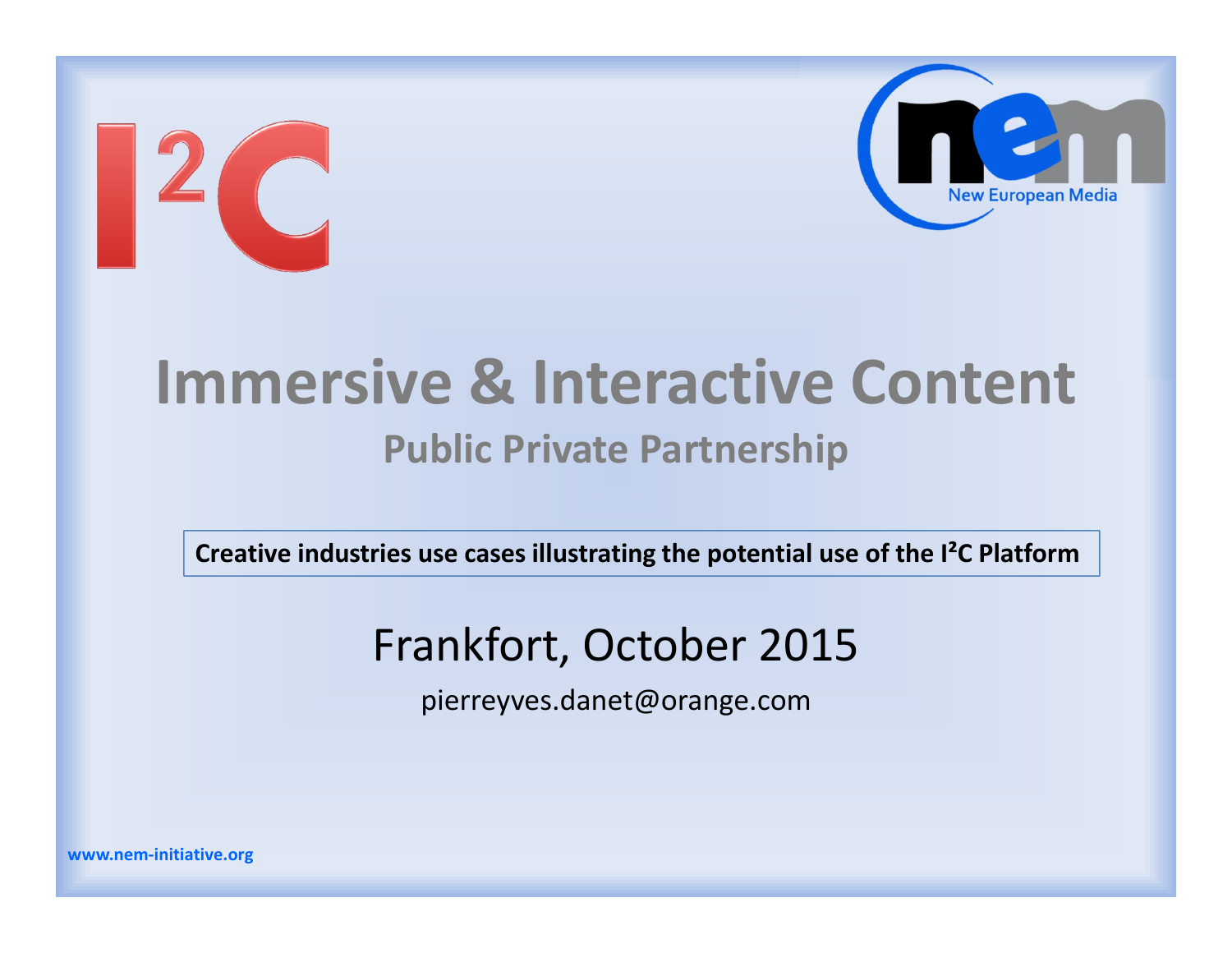# **I²C objectives**



Provide an Immersive and interactive environment responding / anticipating to the user needs to improve productivity and cross/intra domain collaboration

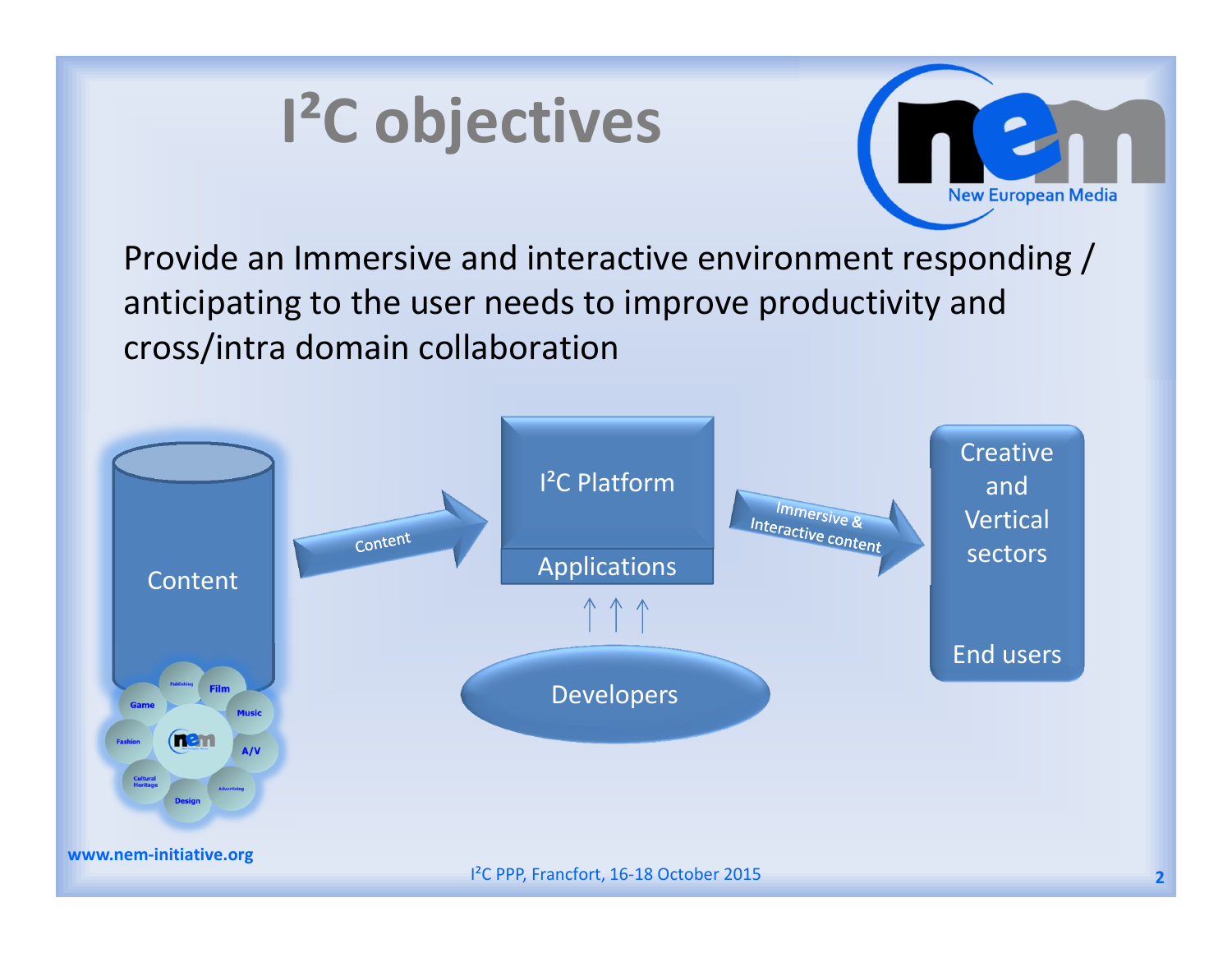

I²C platform should be used by any creative industry for their own business but also by any vertical sectors (eHealth, transport, energy, manufacturing, …)

**New European Media**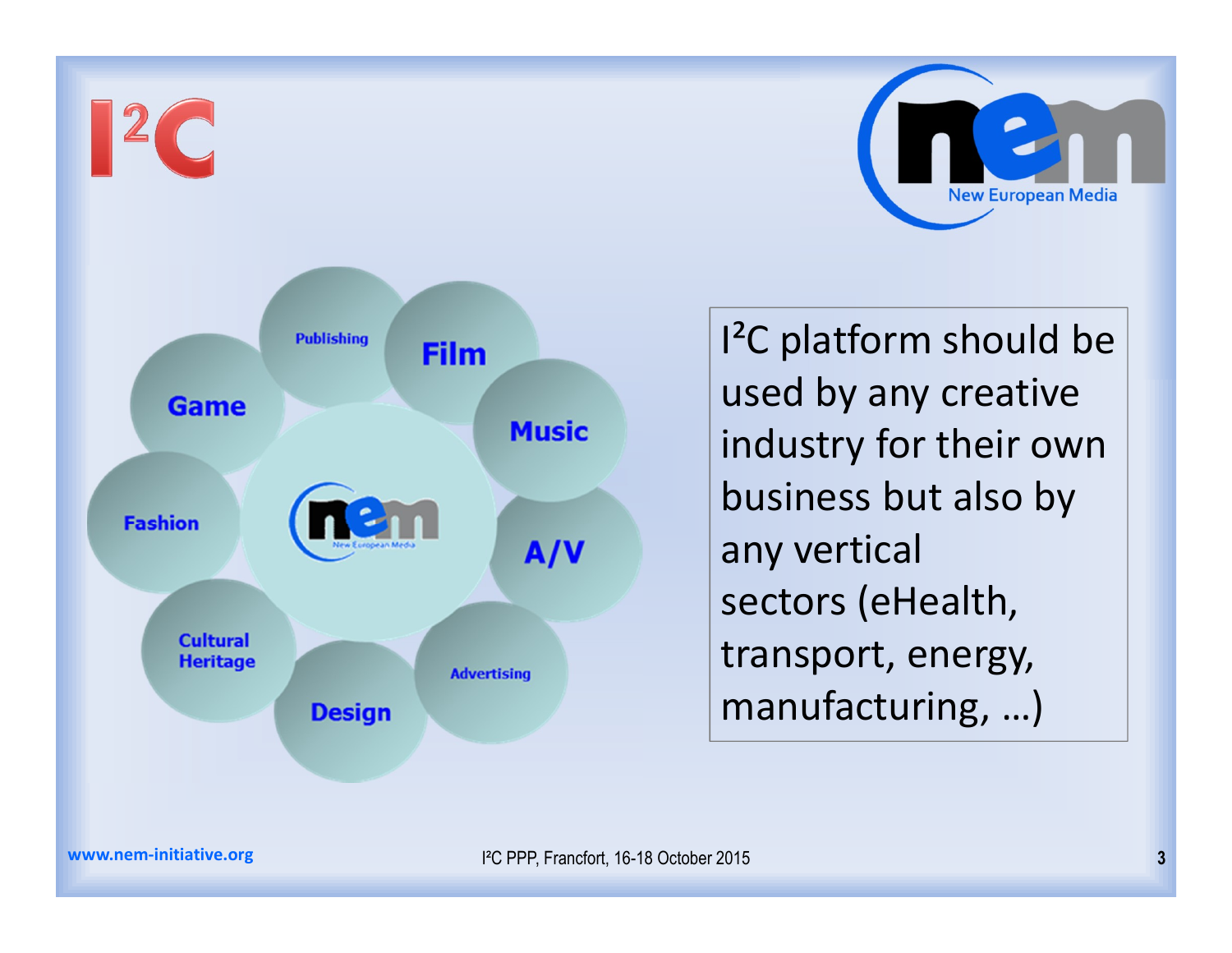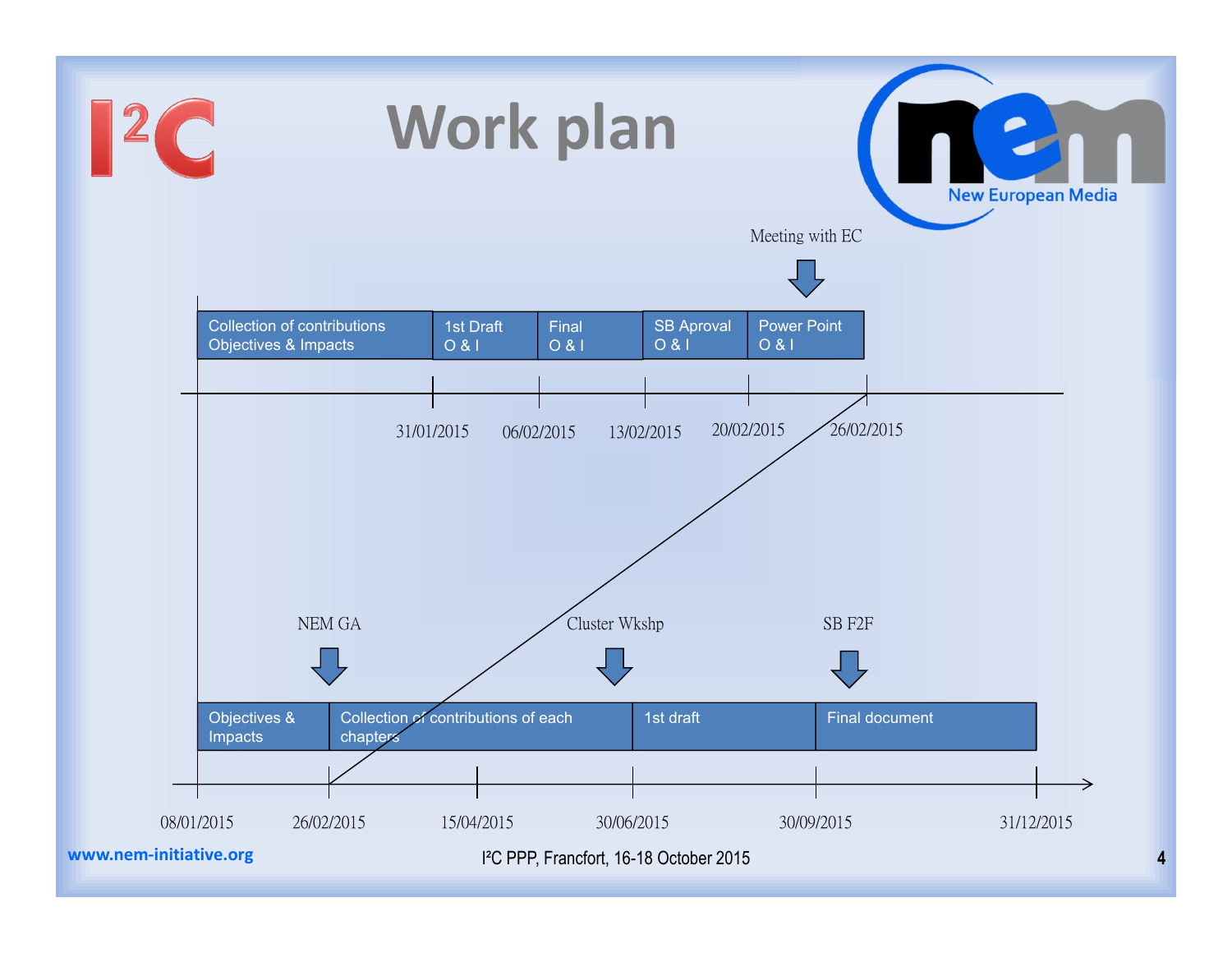#### **Use cases**



- In order to validated the interest of the I<sup>2</sup>C platform, NEM setup a survey with the Creative and media clusters
- These use cases are illustrating the potential use of the I²C platform
- Each sector has brought a use case in order to show the interest.
- $\rightarrow$  13 uses cases collected

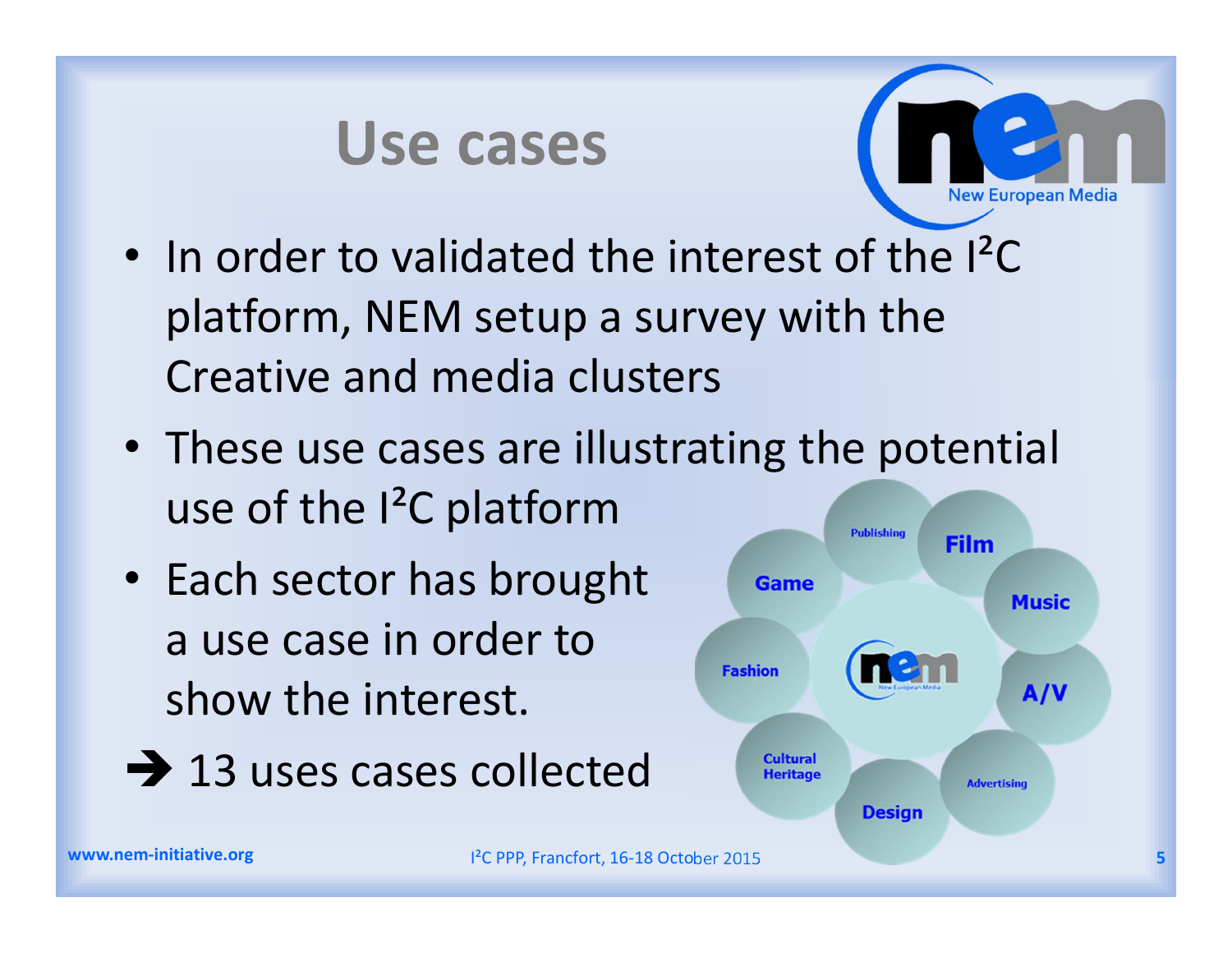# **Publishing**



Designing new experiences around content and digital storytelling are needed to fully use and exploit the digital potential of technology and to engage readers and viewers while keeping costs affordable

The Use case for immersion is denoted by Immersive Media Technology Experiences – IMTE – and involves immersive journalism and immersive sports reporting

**Immersive journalism** is defined as 'using virtual reality and 3D environments to convey the sights, sounds, and feelings of the news'

The use case could be to focus on one particular topic and to create different user experiences within several European Union countries showing daily life, tips and tricks, commitments, rights, obligations of European citizens.... This kind of pan-european immersive journalism experience could be performed on multiple socio-economic subjects such as initiatives to limit youth unemployment, startups incubators, microcredits initiatives, fighting against poverty

**Immersive sports news** where user experiences can be enhanced to allow a first-person immersive experience such as replacing a driver in a F1 or rally car, running a few meters in a 100/200 m in company of Usain Bolt or swimming a short distance with Michael Phelps, skiing, skydiving and many other sports.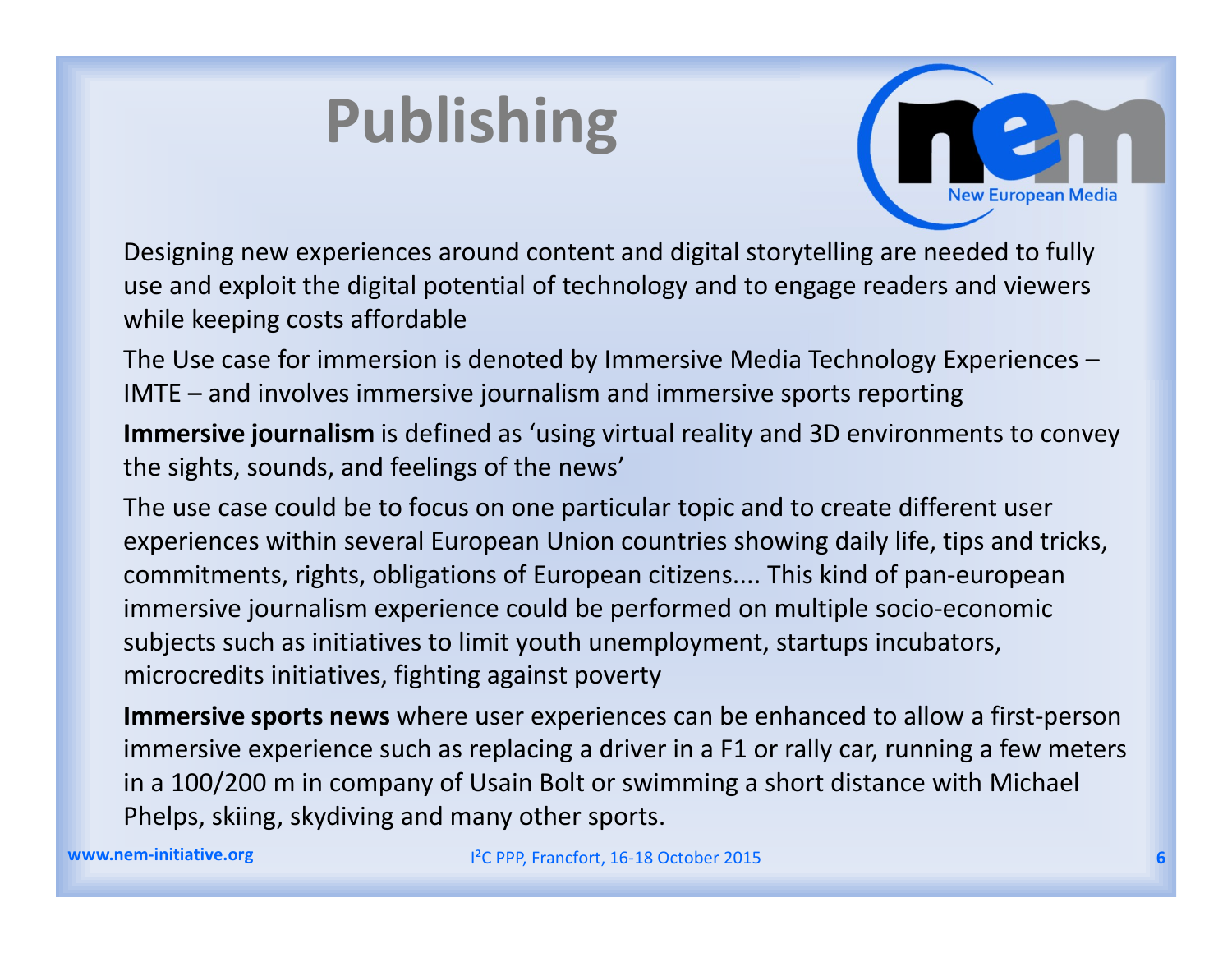#### **Film**



- VR is still an entirely new medium for cinema, but it is something that is being studied by companies as Oculus Studio or even Disney. By bringing together filmmakers, artists, and VR pioneers, the goal is to jump-start a broader movement to bring more stories to VR headsets and create new experiences that will for sure have a great audience. For example, a shadowy forest, it turns out, can be far more frightening when it envelops you than it would be on even an IMAX screen. "Some people are very emotionally sensitive to these experiences," Unseld says. (Saschka Unseld | Creative director, Story Studio | Oculus).
- Disney just invested 66 mill dollars in VR startup JAUNT VR that has developed an end-to-end cinematic virtual-reality content-creation platform that includes a custom camera capable of shooting high-end, professional-quality 360-degree footage, software for stitching the footage together, a distribution system, and a Los Angeles VR production studio.
- That means this is a next step not only for animated movies but also real movies film making and Europe is still on time to enter in a new market yet unknown but for sure the future.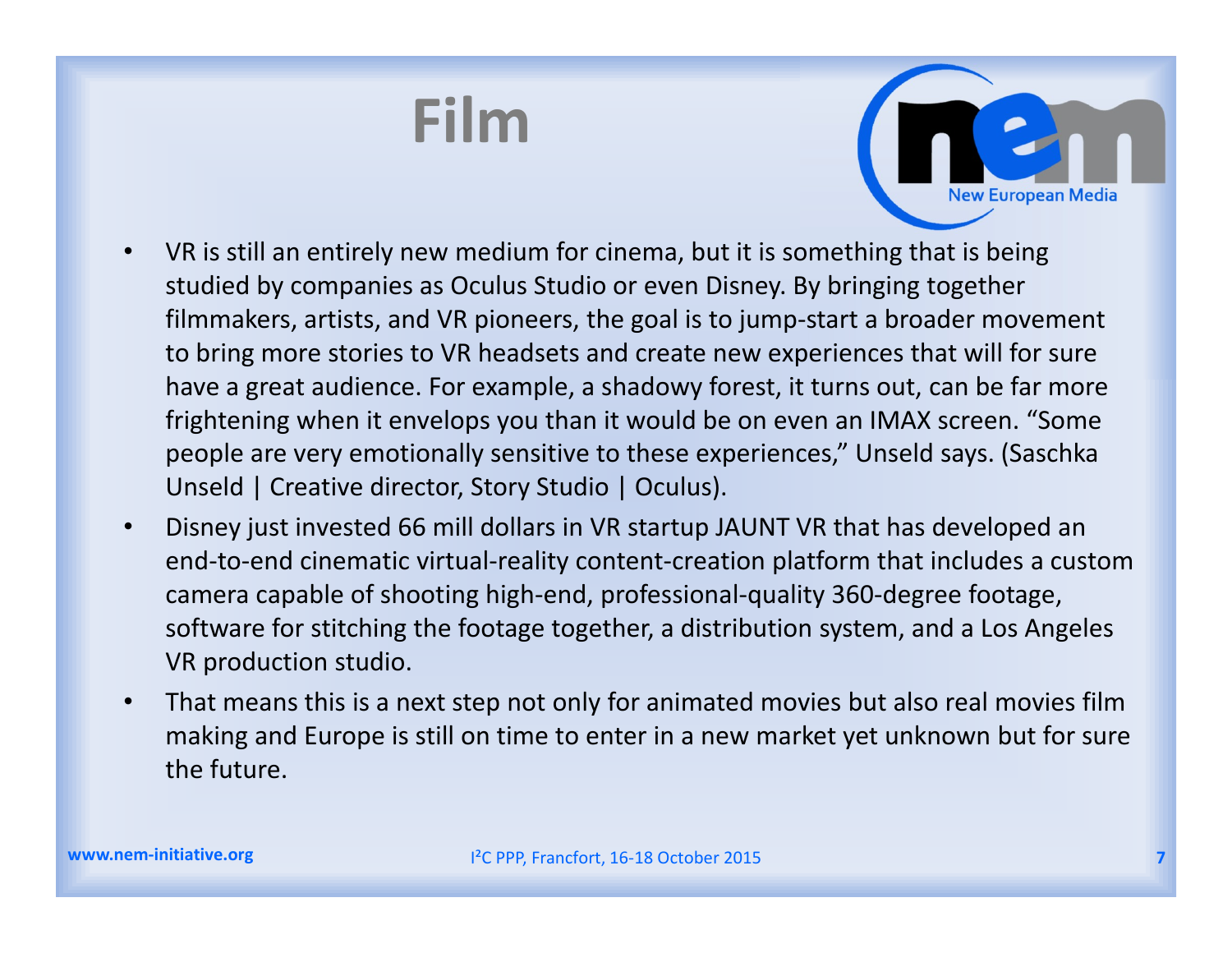#### **Music**



- Immersive and interactive technologies have the potential to open up entirely new ways for audiences and fans to engage with musicians and their music. There is an enormous range of possible VR/AR solutions which could have an impact on audiences and their enjoyment of music and artists. For example, communications between artists and their fans can become more engaging and intimate; access to immersive musical environments may become more innovative; and fans might discover new ways to enjoy musical content and products.
- In order for VR/AR experiences to proliferate widely to a mass market, methods to bring VR creation into the mainstream are of interest to music and other entertainment companies. There is a real need to create technological means of connecting artists with audiences which is practical and scalable at an industry widelevel, solving the difficulties involved in producing experiences which bring the audience into the artist's world. The music industry is interested in:
	- innovative tools, processes, products or services that enable music fans to share in immersive experiences with artists and their content.
	- technologies which enable communication, content production or shared immersive environments which would deepen the audience's connection with an artist and/or their music.
	- how such technology would be scaled and used across industry.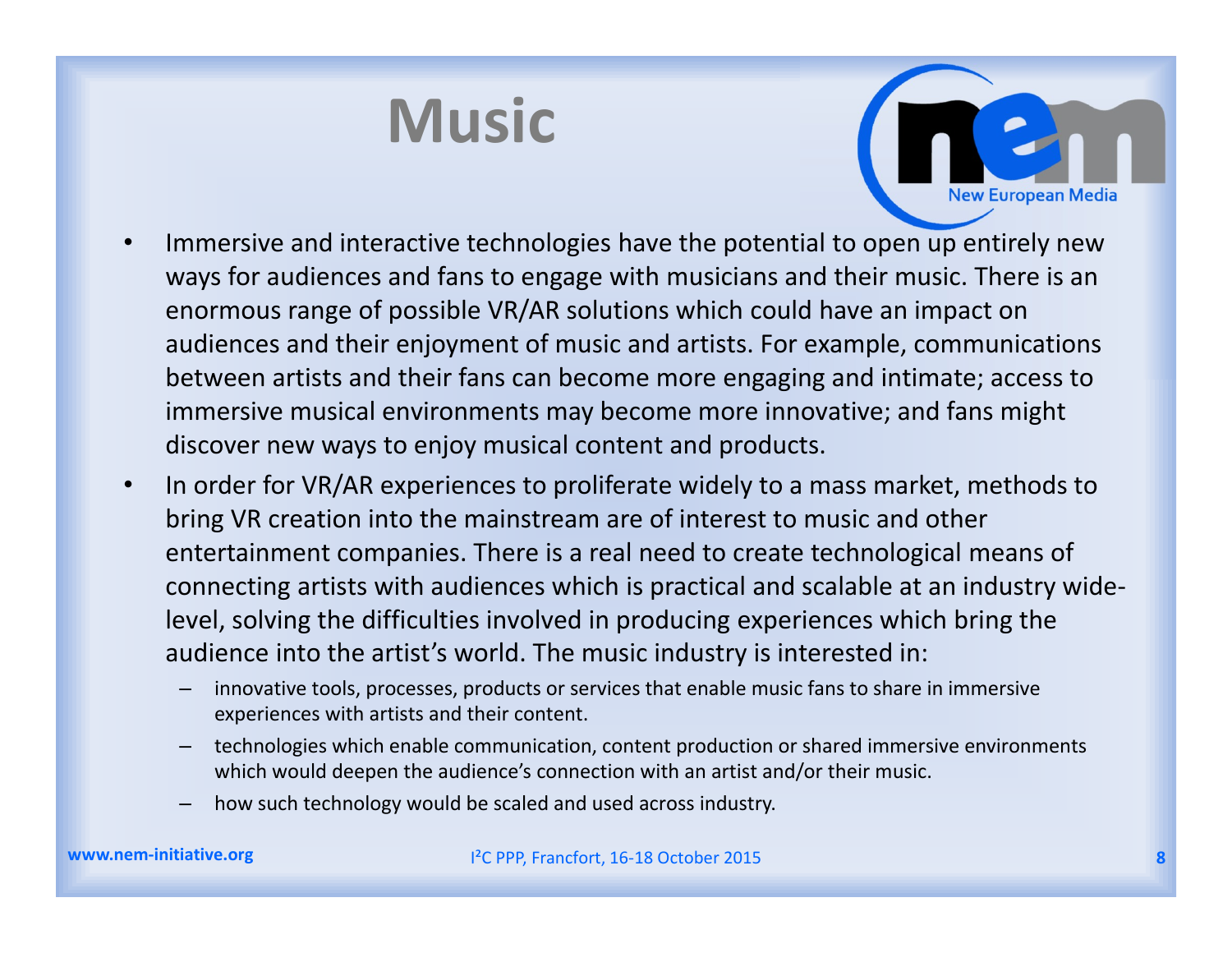# **Audio-visual**



The ways in which film is produced and consumed are being transformed. At the same time, the demands of consumers and citizens are for greater immersion: highly interactive, film-like experiences that bring together moving image production, video game and cross-media technologies. Of course, these will not simply be for entertainment purposes, with the potential for applications in education, culture, health and other domains.

Advances in computer graphics and video effects permit film and television producers to develop entertainment experiences in ever greater clarity, detail and depth. Combining these emerging technologies with virtual and augmented reality opens new dimensions in story-telling for cinema, theme park entertainment and narrative-based experiences on a range of future platforms

It is not just the delivery platforms that are changing: producers are working towards the development of hybrid products, part game, part film in which the viewer/player can follow a scripted storyline or explore and experience a story world in a self-directed manner of their own choosing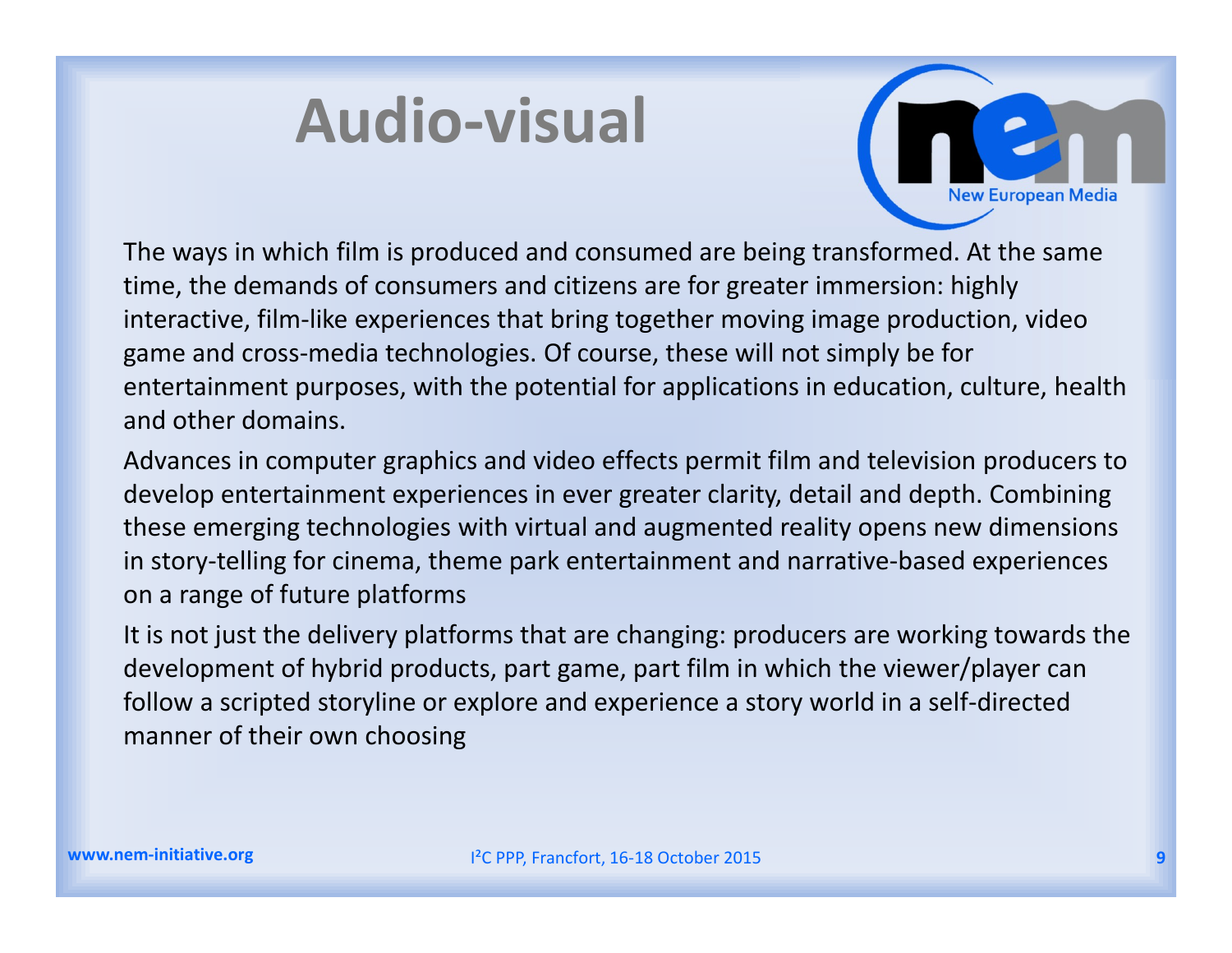



#### to be completed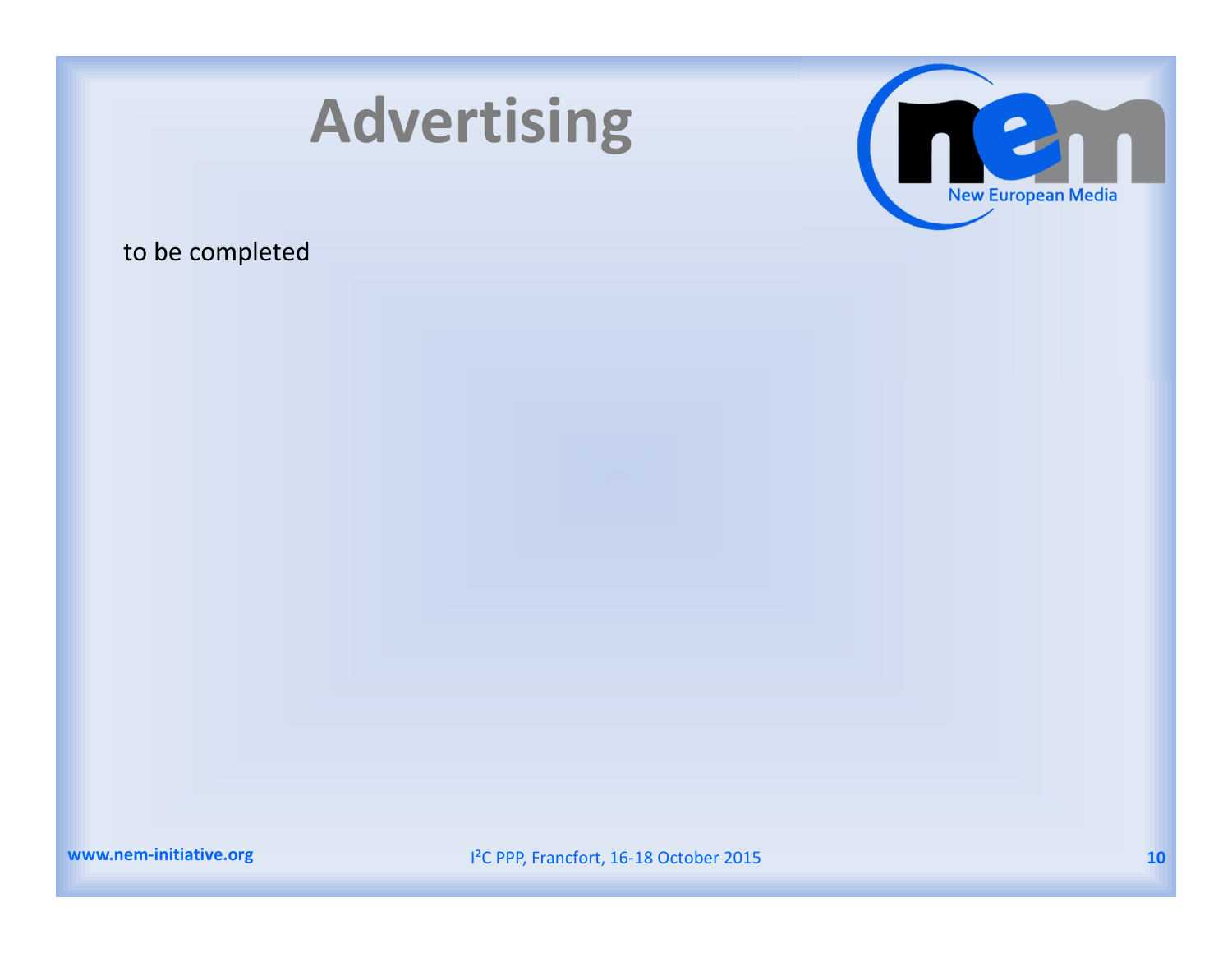# **Design**



- Designing for a flat screen and designing for an immersive environment are two fundamentally different challenges. Virtual Reality is immersive; design should support and enhance the user's sense of presence in the virtual environment.
- The way we experience the world is changing and will continue to change drastically. From high-end platforms that cost thousands of dollars to smartphone-run systems, the surface of designing for VR has just barely been scratched.
- Exploring the potential of design using VR technologies is a must as it will have a great impact in many areas of knowledge:
	- Virtual reality engineering is employed by Balfour Beatty Rail, a rail infrastructure contractor who includes this as part of their design process. It is used for planning, prototyping and construction purposes, and helps with project realization.
	- Car manufacturers use virtual reality for prototyping purposes during the design process. This enables them to produce several versions which are then tested and changed as per the results. This removes the need to build a physical prototype and speeds up the development stage. The result is a cost effective streamlined process.
	- Architecture: "This technology is going to be so precise, you're going to be like a magician. You'll be able to change the world around you like a god."(Demangel, London 3D imaging company IVR NATION)
	- Google is also taking the lead; after they launched Google Cardboard they published a set of written design guidelines follow by the implementation of the Cardboard Design Lab… trying to open it to the society so everybody can design content.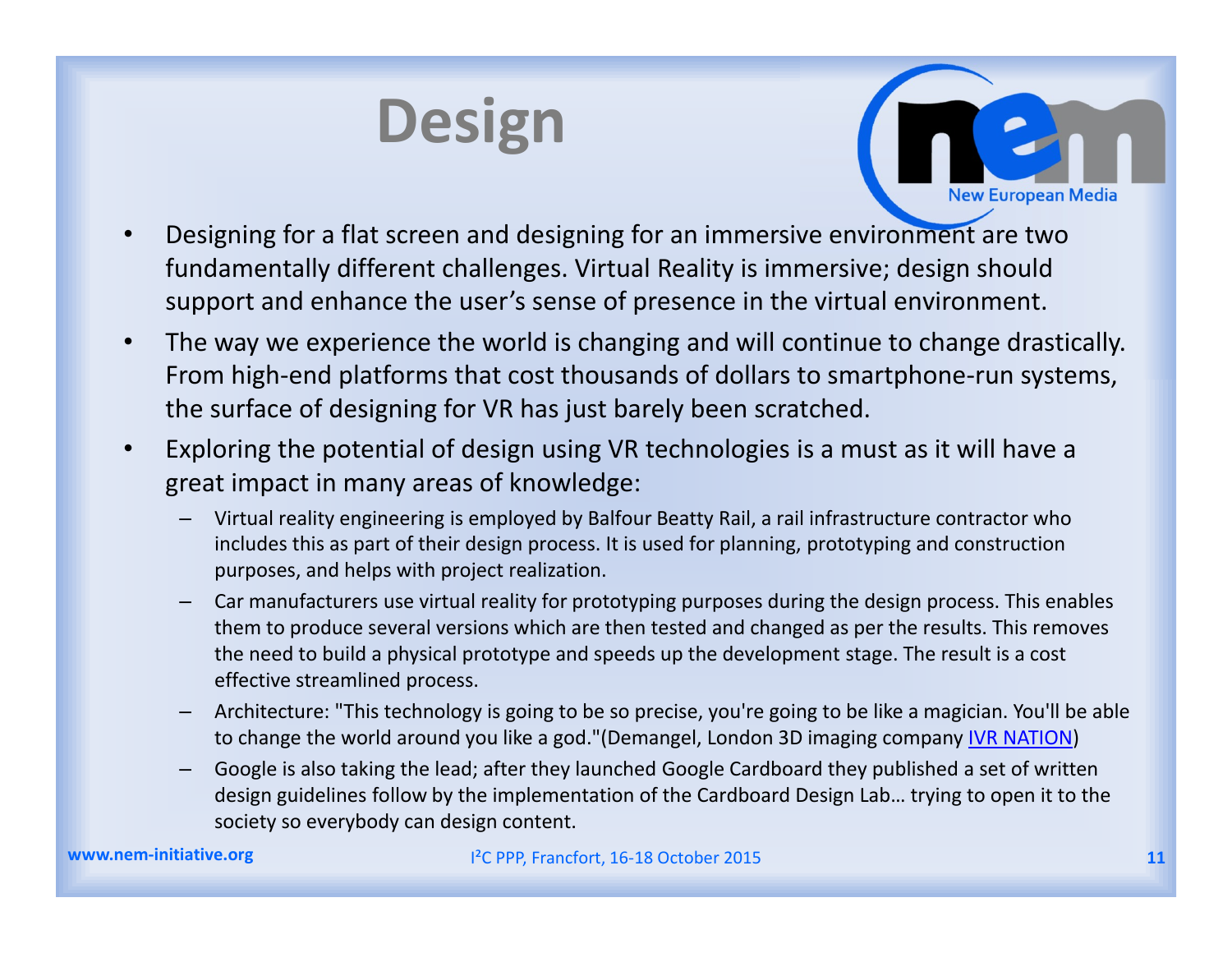# **Cultural heritage**



- Usefulness of Remote Sensing (RS) technologies for monitoring, documenting and preserving cultural heritage has been recognised worldwide.
- As part of RS, earth observation from satellites has been playing a significant role in identifying threats to which cultural heritage sites are exposed. However, satellites are expensive and offer little flexibility or real-time image control.
- On-site visual sensors, together with other types of commonly used sensors, can constitute a powerful tool to complement satellites. Especially, the use of 360º, multi-view or panoramic video with innovative interaction capabilities, namely eyegaze and gesture recognition, can allow remote users to seamlessly navigate in the scene being captured offering realistic and non-intrusive monitoring of monuments at risk and cultural heritage remote sites. Together with the real-time reconstruction of on-site conditions (temperature, humidity or wind strength and direction) resorting to AR, users are provided with increased sense of immersion, thus contributing to improving her/his monitoring and analysis task.
- In addition to professional uses, such immersive techniques can contribute to involve the public, raising awareness of good practices, providing an attractive way for people to become more participative and socially responsible.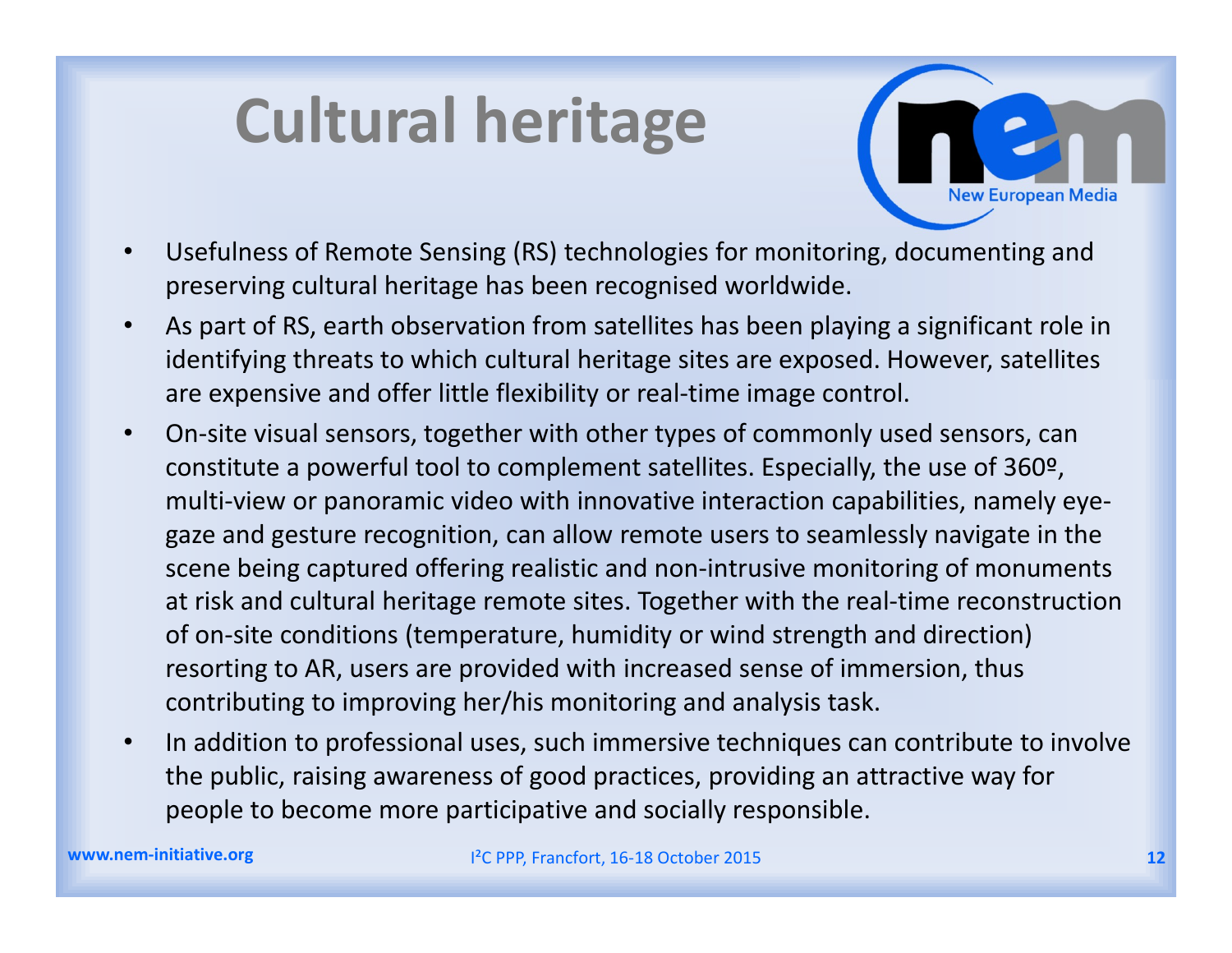#### **Game**



The video game industry is pushing into spaces previously the domain of the VR community. Clearly, the VR field is transitioning into work influenced by video games and thus now influences that industry as well. Because much of the research and development being conducted in the games community parallels the VR community's efforts, it has the potential to affect a greater audience

Next–gen gaming experiences are not only going to be fully immersive, but will become less and less about users "playing roles" and more about being enveloped in a virtual world that feels absolutely natural.

Creating technologies that engage the game player's mind via sensory stimulation and providing methods for increasing the sense of presence contribute to building a feeling of immersion. This work includes:

- computer graphics, sound, and haptics;
- affective computing—sensing human state and emotion; and
- advanced user interfaces.

Spatial and immersive sound are key components for whatever training and educational systems researchers build with gaming.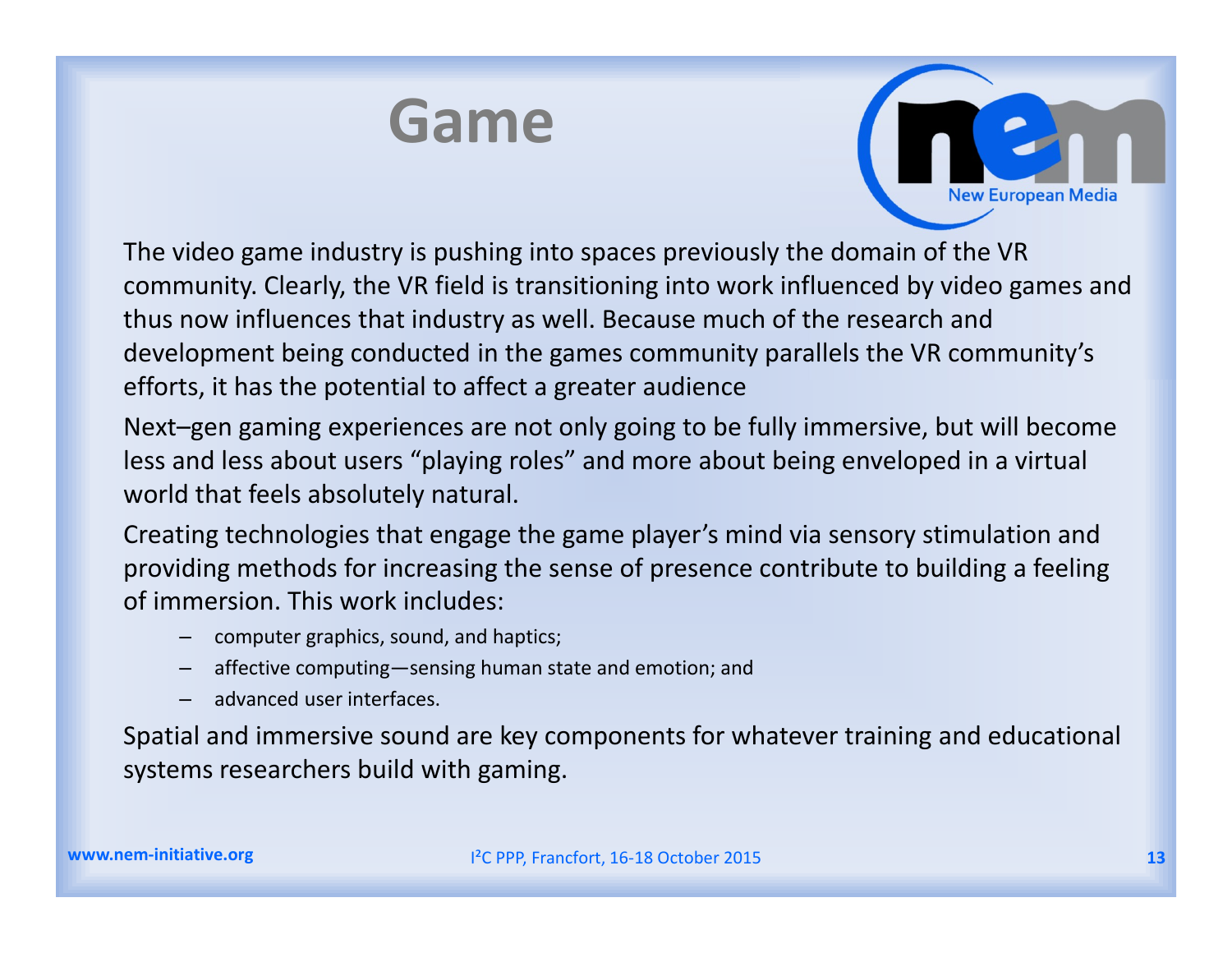#### **Narrative**



There is a need to approach the analysis of the various new narrative forms from both the artistic perspective of the creative process as from business and economic vision. In this sense it is interesting because of the recent interactive narratives (games, storytelling advertising, gamification, transmedia, advergaming) as well as for the new proposals for greater projection described in the I2C PPP: virtual reality, augmented reality

In order to develop this new approaches, the I2C PPP will help by providing the right professionals network in order to find ways of getting skills needed as:

- Narrative Videogame designer : expertise in creating immersive , ludofunctional interactive worlds, ability to design events and dramatic narrative characters to interact
- Writer of interactive products: ability to build non-linear narratives efficient and consistent manner, ability to design relevant and well integrated characters into interactive content.
- Screenwriters for traditional media: improving skills related to interactive immersion and conversion to new professions.

**www.nem-initiative.org**

• …

I²C PPP, Francfort, 16-18 October 2015 **14**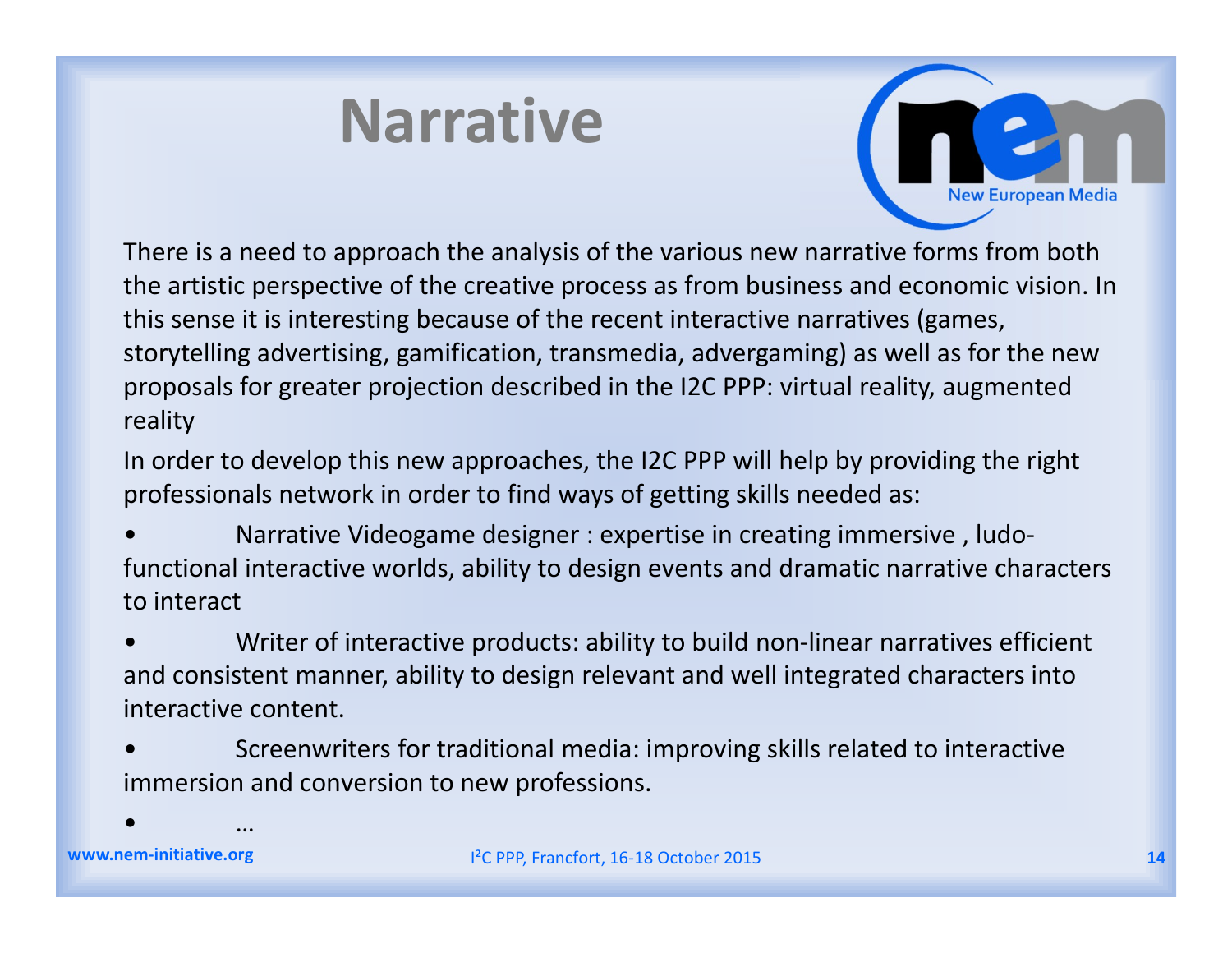#### **Education**



**Health and education :** Virtual Reality Knowledge and training of health professional with Virtual Reality technologies will have a major and positive impact in the industry at an economic and social level; for example the treatment of contagious diseases such as the recent case of Ebola or the management of delicate and expensive infrastructures, so staff with no experience can operate them without prior experience. Virtual reality also revolutionized **Medicine education**, these technologies allow students to view, in detail, full- interactively the functioning of organs and systems. Students can learn with great realism blood pumping, bones, muscles and organs without the need of corpses

New and exciting technology applications using VR, AR, and Immersive 360 video offer exciting opportunities to develop novel processes and pedagogies (i.e. ways of teaching and learning) that engage learners in innovative ways. Immersive environments offer an opportunity to train people in previously unimaginable ways that encourage and embed deeper learning. The vocational training sector needs innovative proposals for technology enabled solutions that create scalable VR, AR, tools, services or interactive immersive experiences to assist in the delivery of vocational training and learning.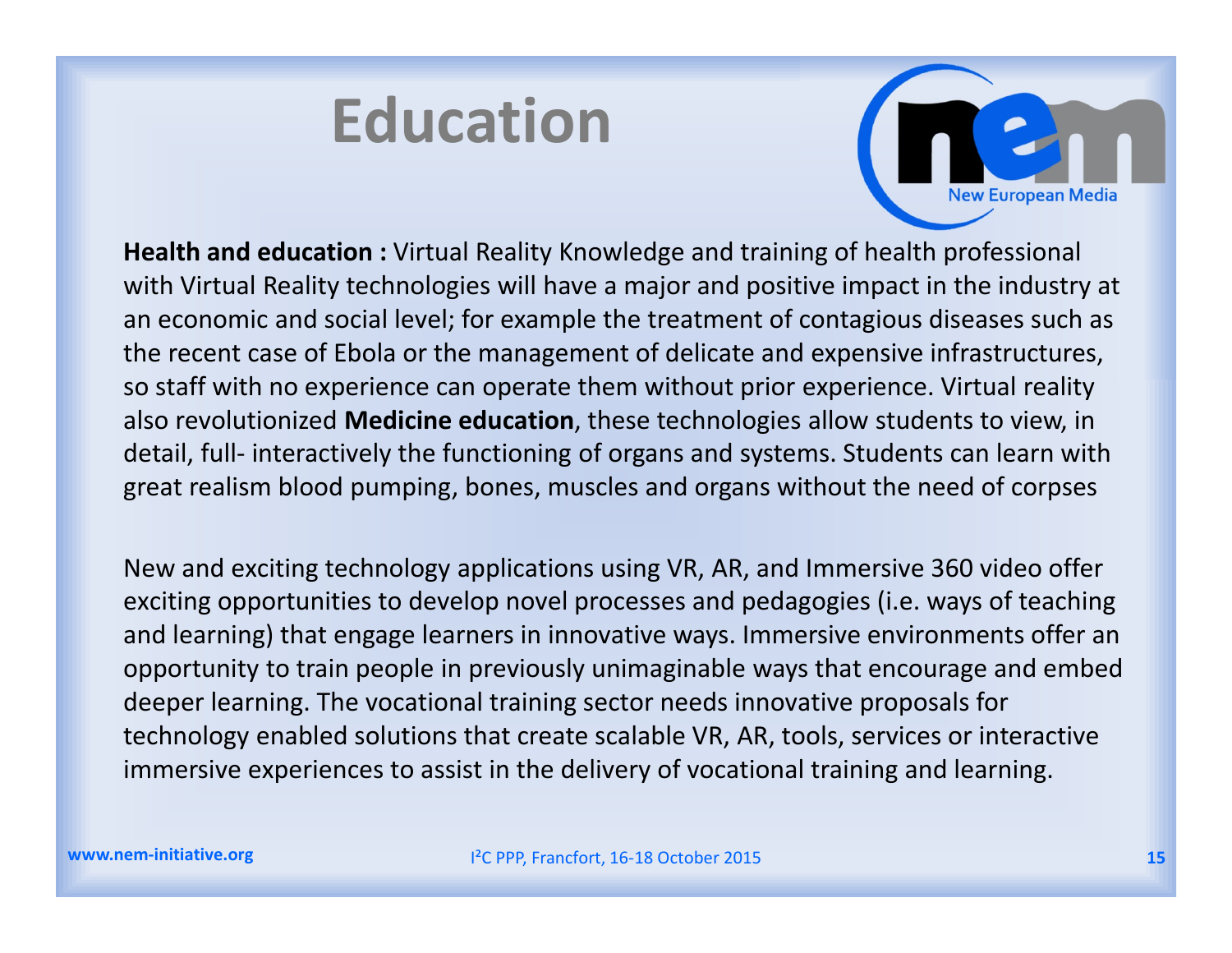#### **Tactile experiences**

- **New European Media**
- Much of the development activity in virtual reality to date has been in the creation of engaging visual environments. Yet one of the key elements in creating truly convincing virtual environments will be technologies that cater for the other senses, such as haptic and tactile technologies. Without tactile feedback the user cannot experience genuine interactivity with the virtual environment.
- How do we convert sensory stimuli into transmittable and readable information? What devices or technologies could encode, transmit and then decode/reproduce touch data and information? These questions are particularly pertinent in a **medical setting** where doctors and other healthcare specialists touch and feel patients to diagnose physical ailments. Bringing tactile technology to this area would be a major step forward for the application of VR to **medicine**. While this is a very specific application, the underlying technological solutions developed for this will have much broader application to those tasks and activities which involve human touch in a virtual environment. This challenge calls for solutions which explore the development of tactile transmission perceived in real-time, with the application enabling a doctor to measure the softness of parts of the human body remotely. The doctor's evaluation will not be to diagnose critical conditions; rather as a test for the effectiveness of the tactile experience under non-critical situations.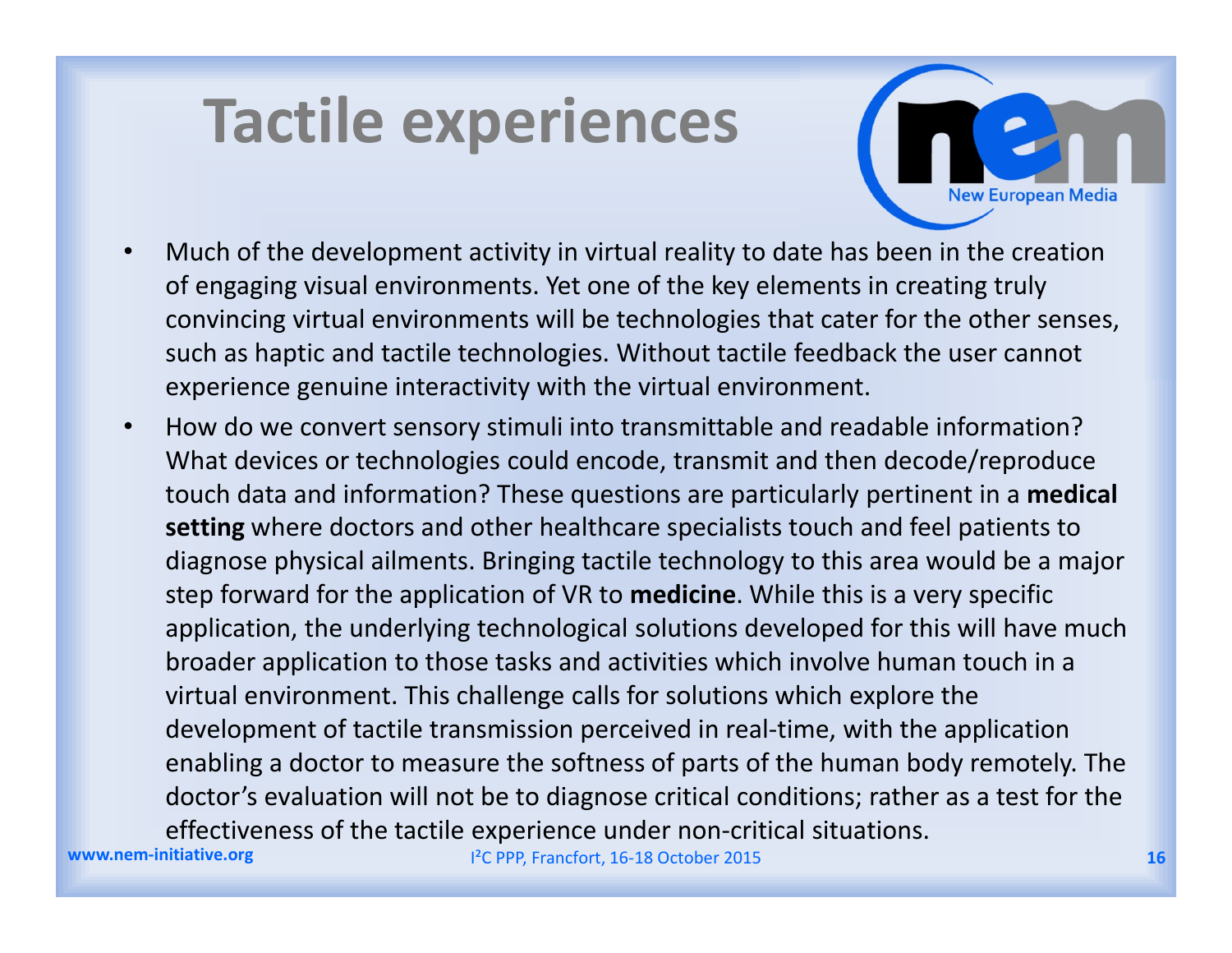# **Immersive Retail**



- The evolution of digital technology and e-commerce has allowed consumers not only to make transactions from the comfort of their homes but also to browse, examine and in some cases modify the goods they are interested in. One of the major drawbacks of the digital retail experience however is the loss of the benefits associated with the "in-store experience" where users can get a far greater sense of the product's look and feel, detailed features, scale and its general physical context
- An immersive and interactive platform, tool or service could enrich the consumer eretail experience, inspiring creative choices and helping reduce the amount of returns and customer error in decision making. Such a platform might:
	- Allow users to interact with items in an immersive environment which captures the advantages of the in-store experience and combines it with the power of digital technology
	- Stimulate consumers' imaginations and give them more detailed information than was previously possible
	- Have the capability to offer a retail solution which might be applicable in multiple retail contexts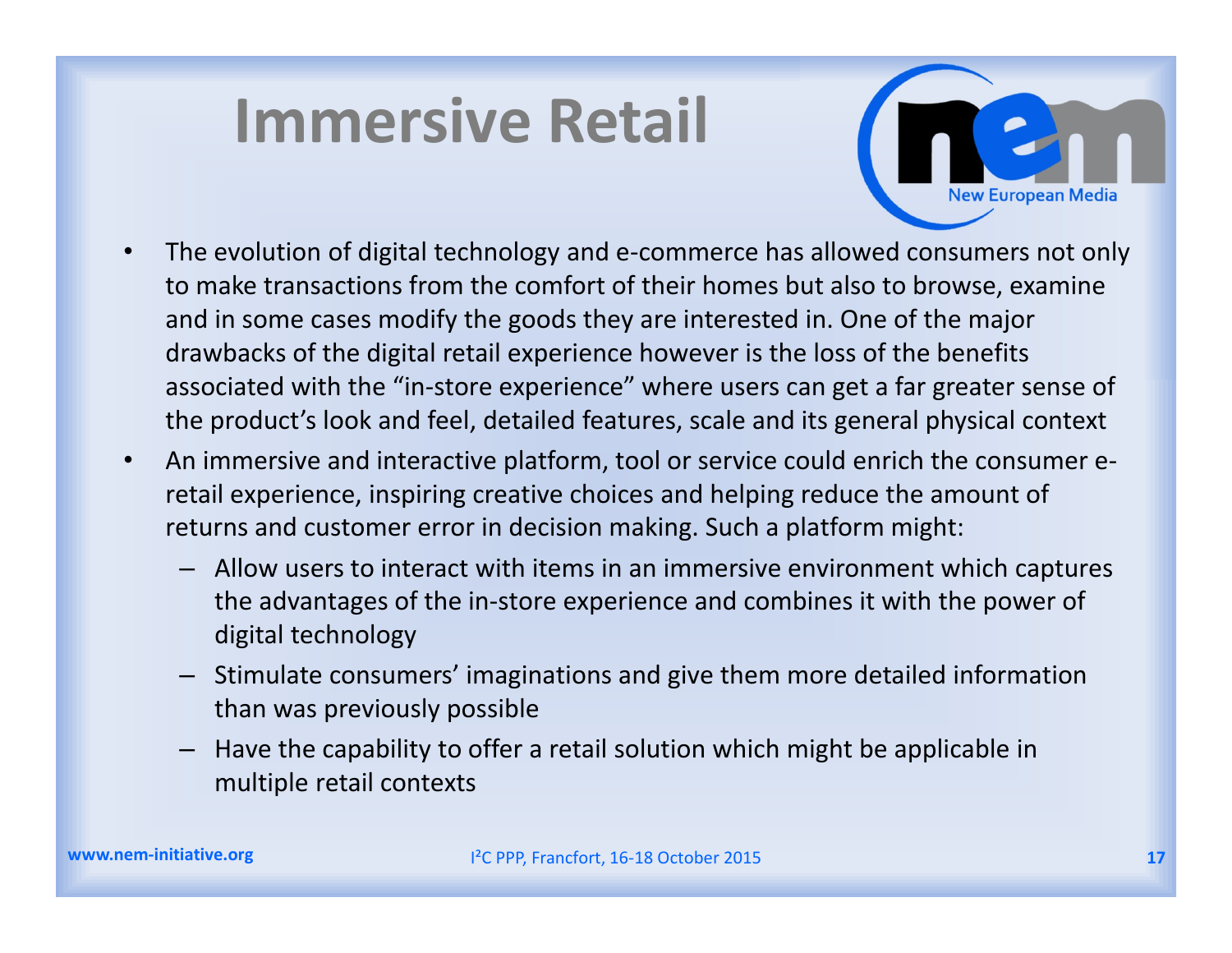# **Smart Construction**



- Immersive technologies will play an increasingly important role in manufacturing, construction and major infrastructure projects. One example in the UK is the development of a major new railway in London and South East England: Crossrail.
- Crossrail and its partners are already pioneering the use of Augmented Reality (AR) and the production of 3D Building Information Modelling (BIM) models is a handover requirement from each of their construction contracts, to support visualisation of project delivery. This means that Crossrail already has access to rich environments to support AR or Virtual Reality (VR) applications.
- In this context immersive technologies such as Virtual Reality or Augmented Reality could be used for
	- daily site briefings, safety briefings, and to show progress against plan.
	- A to plan testing, allowing visualisation of the systems and assets, as they are integrated to operational level.
	- to improve visualisation of intended operating parameters, and comparison with actual asset operation.
	- to potentially assure their own readiness through training staff
	- to plan maintenance activities, giving consideration to safety of the working space, and complexity of maintenance activity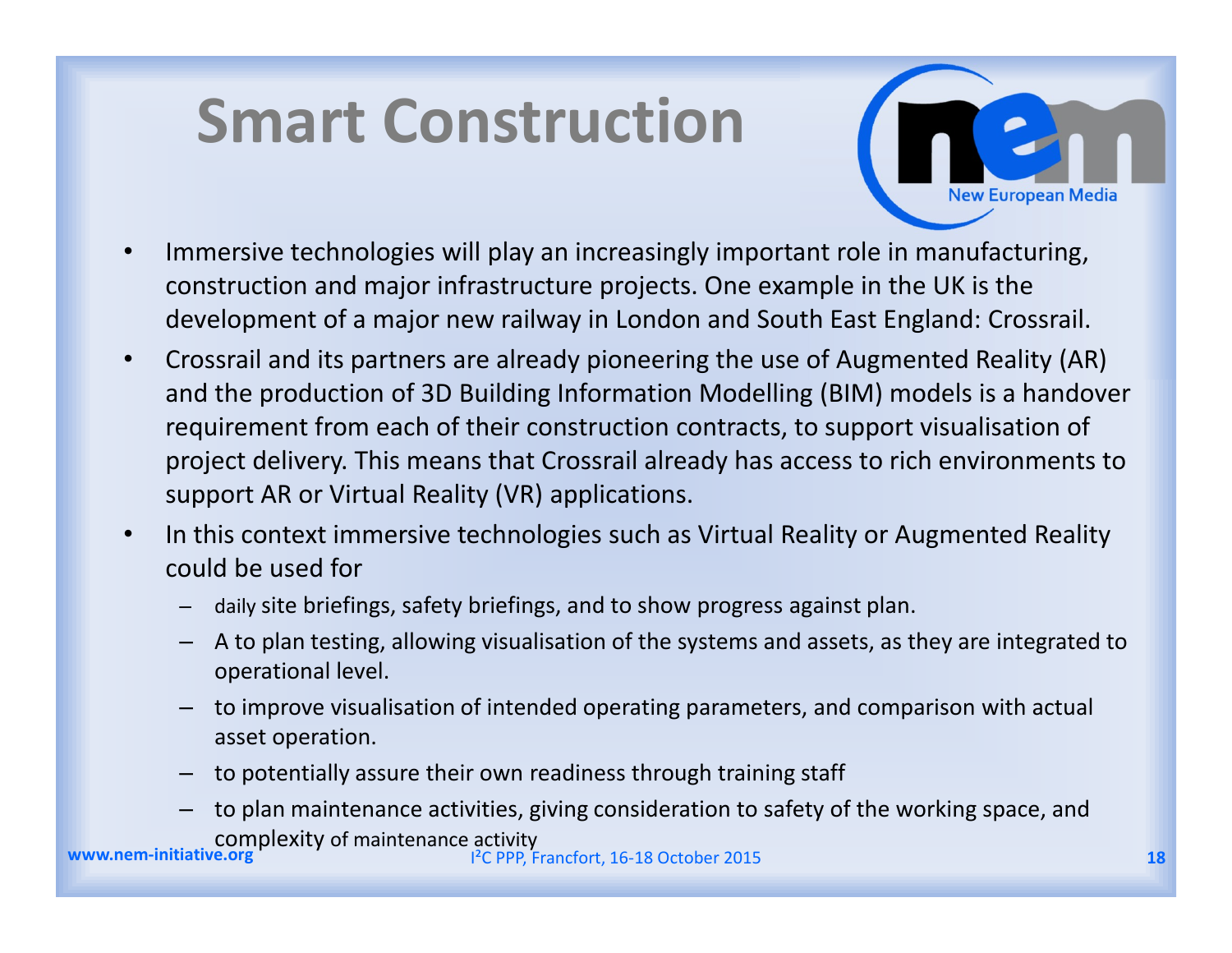#### **Contributors**



- Publishing : Andrew Perkis (NTNU)
- Film : Marta Izquierdo (eNEM)
- Music : Frank Boyd (KTH)
- Audio-visual: Frank Boyd (KTH)
- Advertising:
- Design: Marta Izquierdo (eNEM)
- Cultural heritage: Maria Teresa Andrade (NEM Portugal)
- Game: Frank Boyd (KTH)
- Narrative: Marta Izquierdo (eNEM)
- Education: Frank Boyd (KTH), Marta Izquierdo (eNEM)
- Tactile experience: Frank Boyd (KTH)
- Immersive retail: Frank Boyd (KTH)
- Smart Construction: Frank Boyd (KTH)